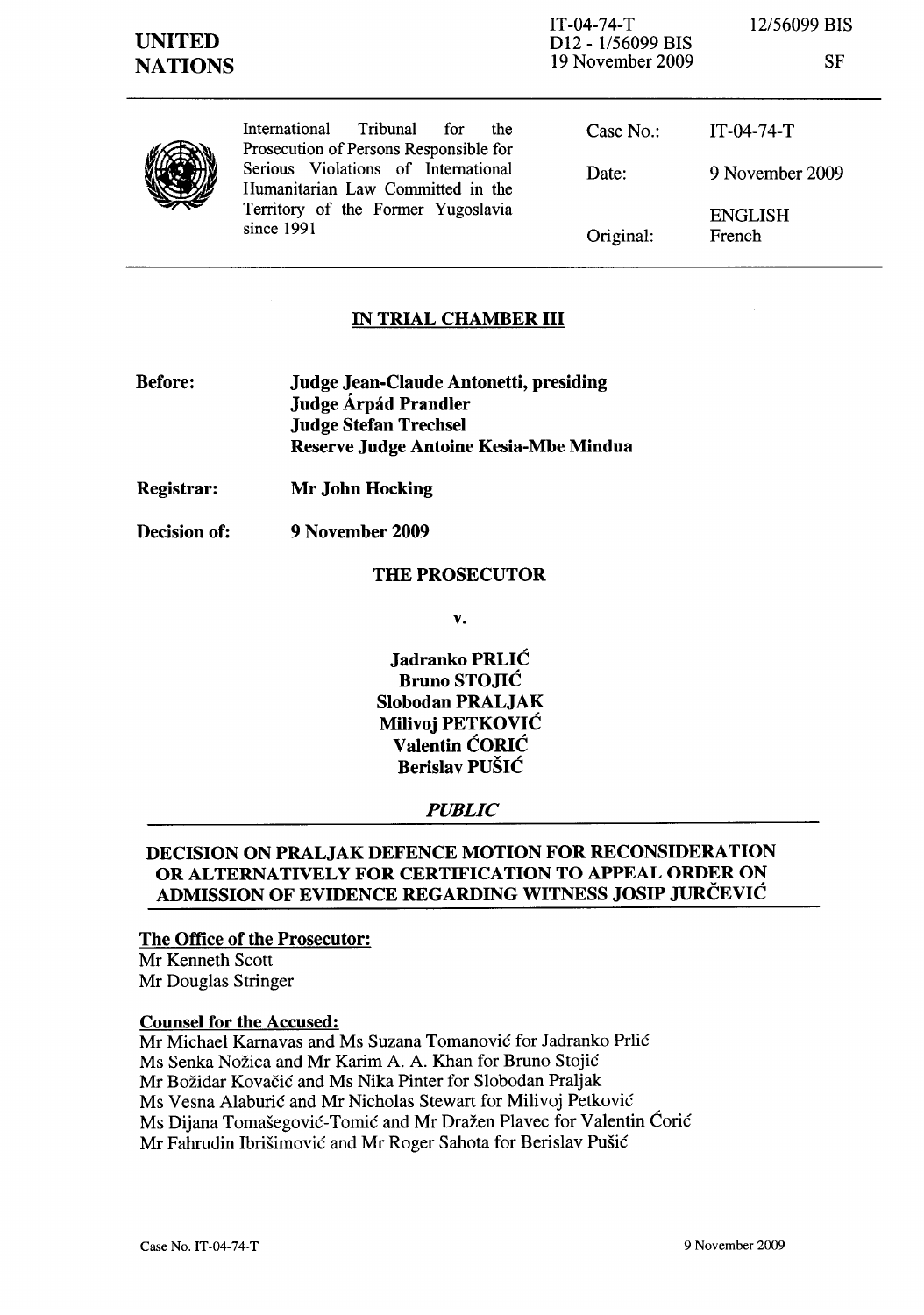11156099 BIS

**TRIAL CHAMBER III** ("Chamber") of the International Tribunal for the Prosecution of Persons Responsible for Serious Violations of International Humanitarian Law Committed in the Territory of the Former Yugoslavia since 1991 ("Tribunal"),

**SEIZED** of "Slobodan Praljak's Request for Reconsideration, or in the alternative, for Certification to Appeal the Trial Chamber's 6 October 2009 Decision Denying the Admission of Much of the Expert Report of Josip Jurčević (3D 03720)" filed publicly by Counsel for the Accused Slobodan Praljak ("Praljak Defence") on 12 October 2009, to which public Annexes are attached ("Motion"), in which the Praljak Defence requests that the Chamber primarily clarify and conduct a further consideration of the "Order on Admission of Evidence Regarding Expert Witness Josip Jurčević", rendered publicly on 6 October 2009 ("Order of 6 October 2009"), and reconsider its decision not to admit certain parts of exhibit 3D 03720, namely the report of expert witness Josip Jurčević ("Report")<sup>1</sup>, or should the Chamber decide to deny that section of the Motion, certify the said Order for appeal pursuant to Rule 73 (B) of the Rules of Procedure and Evidence ("Rules"), $^2$  or, as a last resort, reconsider the orders regarding the admission of prosecution evidence, and in particular, the orders on the admission of expert reports submitted by the Office of the Prosecutor ("Prosecution"), $3$ 

**NOTING** the oral decision rendered by the Chamber at the hearing of 12 October 2009 in which it authorised the Praljak Defence, for the purposes of the Motion, to exceed the authorised word limit without surpassing a total of 4,500 words,<sup>4</sup>

NOTING "Milivoj Petković's Joinder to Slobodan Praljak's Request for Reconsideration, or in the alternative, for Certification to Appeal the Trial Chamber's 6 October 2009 Decision Denying the Admission of Much of the Expert Report of Josip Jurčević (3D 03720), submitted publicly by Counsel for the Accused Milivoj Petkovic ("Petkovic Defence"), on 19 October 2009 ("Petkovic Defence Notice of

 $<sup>1</sup>$  Motion, paras 1, 2 and 41.</sup>

 $2$  Motion, paras 1, 18, 33 and 41.

 $3$  Motion, paras 1, 19, 40 and 41.

<sup>&</sup>lt;sup>4</sup> Hearing of 12 October 2009, Transcript in French ("T (F)"), pp. 45781 and 45782.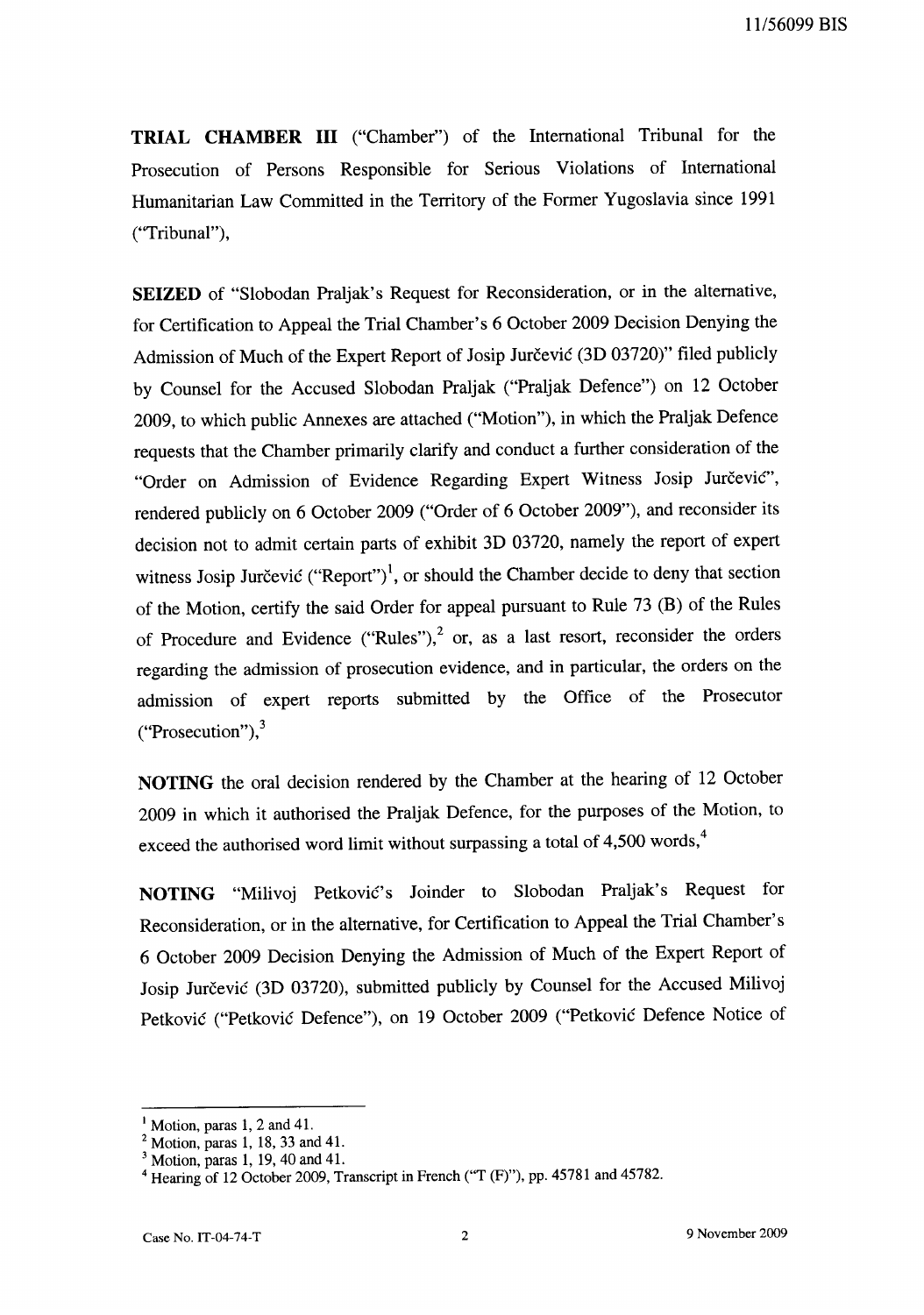Joinder to the Motion"), in which the Praljak Defence informs the Chamber that it joins the Motion,<sup>5</sup>

NOTING the "Prosecution Response to Various Defence Requests for Reconsideration of the Trial Chamber's Decision of 6 October 2009 Denying the Admission of Evidence Tendered through Witness Josip Jurčević", filed publicly by the Prosecution on 22 October 2009 ("Response"), in which the Prosecution infonns the Chamber that, on the one hand, it takes no position on the section of the Motion concerning the reconsideration of the Chamber's Decision not to admit into evidence certain parts of the Report<sup>6</sup> and, on the other hand, requests that the Chamber deny the request for certification to appeal the Order of 6 October 2009, submitted by the Praljak Defence, on the ground that the requirements of Rule 73 (B) of the Rules governing such a request have not been met.<sup>7</sup>

NOTING the Order of 6 October 2009 in which the Chamber denied the admission into evidence of chapters 1 to 3 of part I and chapters 7 and 8 of part III of the Report, sought for admission by the Praljak Defence, on the grounds that in the "Order on the Qualifications as Expert and Mode of Questioning of Witness Josip Jurčević", rendered publicly on 22 April 2009 ("Order of 22 April 2009"), the Chamber had already noted that certain portions of the Report, and specifically part I relating to the history of Bosnia and Herzegovina from antiquity to 1989 and events preceding 1991, focus on events which allegedly took place outside of the periods relevant to the Amended Indictment of 11 June 2008 ("Indictment"); that in the Order of 22 April 2009 it had invited the Praljak Defence to concentrate the examination of the witness on those parts of the Report that were relevant to the time frame of the Indictment; that it had found that the Praljak Defence furthermore did not put to the expert witness the contents of chapters 1 to 3 of part I and chapters 7 and 8 of part III of the said Report during his testimony and that, consequently, he was unable to comment on their contents,<sup>8</sup>

CONSIDERING that the Defence teams for the Accused Jadranko Prlić, Bruno Stojić, Valentin Ćorić and Berislav Pušić have not filed a response to the Motion,

 $<sup>5</sup>$  Praljak Defence Notice of Joinder to the Motion, para. 2.</sup>

<sup>6</sup> Response, paras 3 and 5.

 $<sup>7</sup>$  Response, paras 10 and 11.</sup>

 $8$  Order of 6 October 2009, p. 3.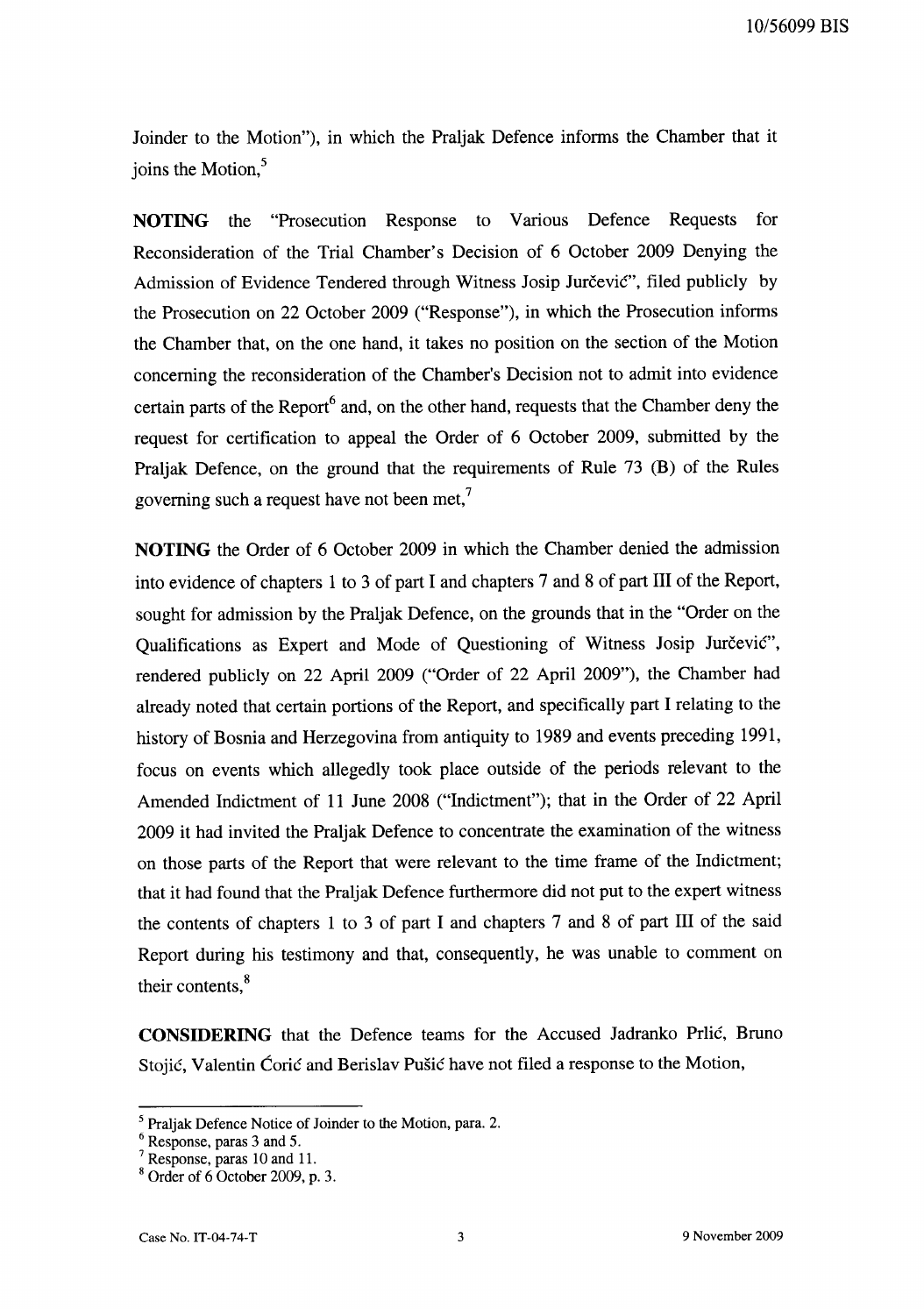**CONSIDERING,** firstly, that the Praljak Defence submits that the Order of 6 October 2009 is erroneous and incomplete in that it does not mention and seems to exclude the admitted portions of the Report, namely the title page, the table of contents and the introductory remarks, and consequently requests that the Chamber clarify and complete the said Order,<sup>9</sup>

**CONSIDERING,** secondly, that the Praljak Defence submits that the Chamber committed a discernible error in its reasoning adopted in the Order of 6 October 2009 when it rejected certain parts of the Report on the grounds that certain parts were not put to the expert witness whereas that fact does not constitute a criterion for admissibility;<sup>10</sup> that it claims in particular that nothing in Rule 94 *bis* of the Rules requires a party wishing to admit an expert report to put each section of the said report to the expert witness and notes that the fact that the witness attested that he is the author of the report provides sufficient indicia of authenticity;<sup>11</sup> that the witness equally attested to the chapters denied by the Chamber;<sup>12</sup> that it puts forward that an expert report must be considered in its entirety<sup>13</sup> and that the Chamber has unfairly punished the PraIjak Defence for having followed the Chamber's guidance - the effect and consequences of which are described as pernacious, illogical and unfair  $-$  by focusing its examination-in-chief of the witness on those parts of the Report that were deemed relevant to the Indictment,<sup>14</sup>

**CONSIDERING,** lastly, that the Praljak Defence claims that the second ground put forward by the Chamber in denying admission, namely the fact that there is an insufficient link of relevance between those parts and chapters of the Report and the Indictment, does not correspond to the criteria of relevance set forth by the Chamber in its orders on the admission of prosecution evidence and, in particular, in its orders with regard to the admission of the expert witness reports of Robert Donia and Nicholas 1. Miller which, according to the Praljak Defence, focus primarily on events other than those specifically described in the Indictment;  $15$  that the Chamber, by way of its Order of 6 October 2009 and for purposes described as punitive by the Praljak

<sup>&</sup>lt;sup>9</sup> Motion, paras 2 and 41.

 $\frac{10}{2}$  Motion, paras 20-25.

 $11$  Motion, paras 21, 22 and 25.

 $12$  Motion, paras 26 and 27.

 $13$  Motion, paras 23 and 24.

<sup>14</sup> Motion, para. 28. The Praljak Defence mentions that "the manoeuvring *effect* of this guidance followed by the Impugned Decision is both illogical and unjust".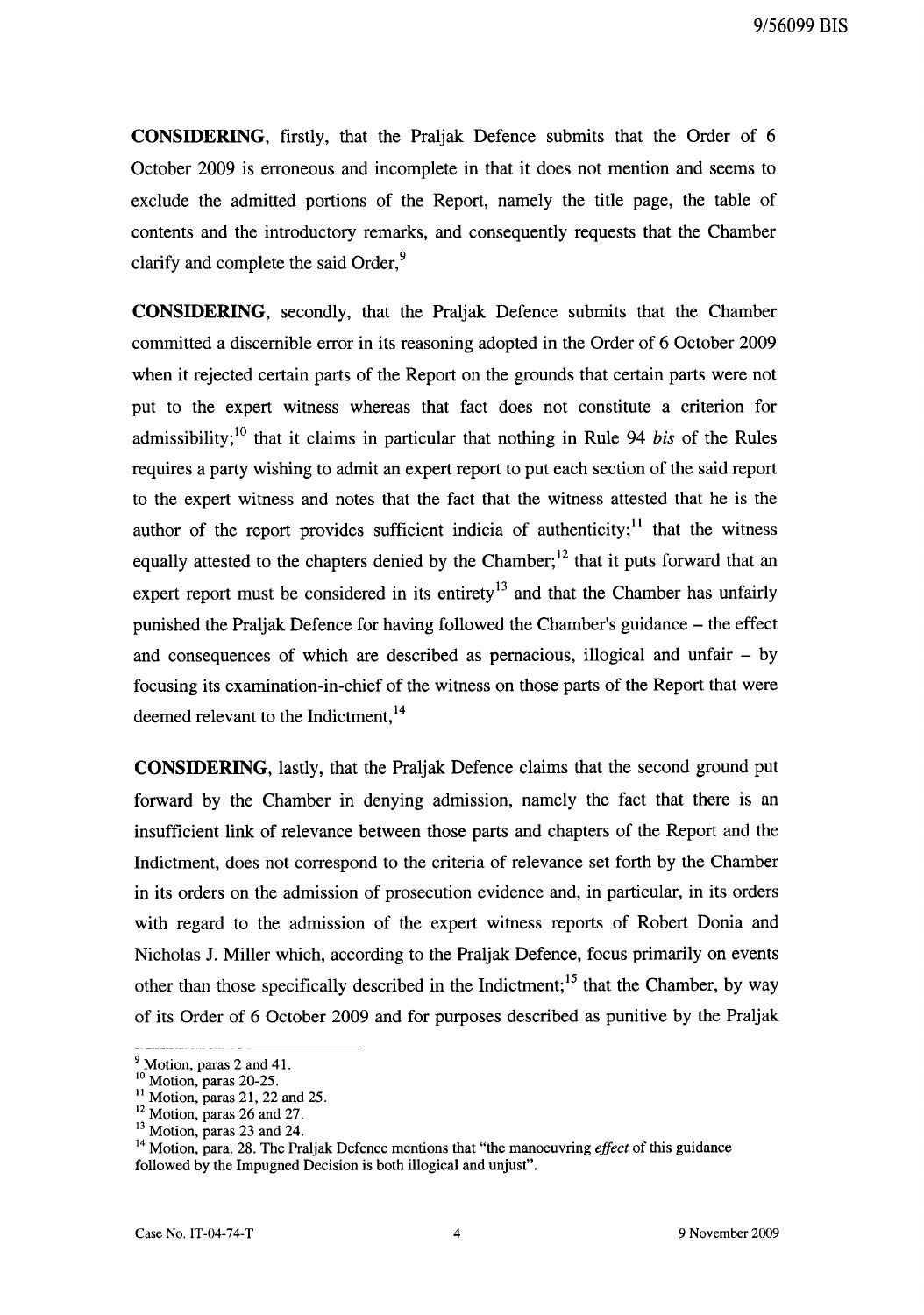Defence, has deprived the latter of an opportunity to provide information on the context of the conflict in order "to rebut the witnesses paid by the Prosecution to present essentially untruthful facts, by interpreting wishful thinking as reality. "<sup>16</sup> (Original text in English: to rebut the witnesses paid by the Prosecution to provide what the Praljak Defence respectfully submits was mostly misleading and professionally substandard fulfilment of the Prosecution's wish-list"),

**CONSIDERING** that the Praljak Defence submits that the request for reconsideration of the Order of 6 October 2009 meets the criteria set forth by the Chamber with regard to reconsideration in its "Decision Regarding Requests Filed by the Parties for Reconsideration of Decisions by the Chamber" rendered publicly on 26 March 2009 ("Decision of 26 March 2009"), and requests that the Chamber reconsider the said Order in light of the contradiction between the criteria for admission adopted by the Chamber in its orders on the admission of prosecution evidence and those adopted in its impugned order;  $17$  or, should the Chamber decide not to reconsider the said order, reconsider the orders on the admission of prosecution evidence lest an injustice is done and to avoid the prejudice that would be caused by allowing the Robert Donia expert report and the two reports of expert Nicholas J. Miller into evidence,<sup>18</sup>

**CONSIDERING** that, alternatively, the Praljak Defence requests that the Chamber certify the Order of 6 October 2009 for appeal pursuant to Rule 72  $(B)$  of the Rules<sup>19</sup> and puts forward notably that the refusal of the Chamber to admit certain parts of the Report and the existence of a double standard adopted by the Chamber with regard to the admission of expert reports during the presentation of the Prosecution case and during the presentation of the Defence case, together with a series of other issues on the procedures in use by the Chamber for the presentation of experts reports, $20$  may

<sup>15</sup> Motion, paras 29-31.

<sup>&</sup>lt;sup>16</sup> Motion, paras 31-32.

<sup>&</sup>lt;sup>17</sup> Motion, paras 37-40.

<sup>18</sup> Motion, para. 40.

<sup>&</sup>lt;sup>19</sup> The Chamber notes that the Praljak Defence refers to Rule 72 (B) of the Rules instead of Rule 73  $(B)$ .

 $^{20}$  In support of the reasons submitted in its request for certification to appeal the Order of 6 October 2009, the Praljak Defence also mentions the issue of knowing whether every section of an expert report must be specifically cited in court to be admitted; whether an expert report must be limited to the events alleged in the Indictment or whether such a report can provide a context that bears upon the motivations of the individuals involved in the conflict; whether an expert report presented by the Defence may be used to rebut another report from the Prosecution; whether a party may rely upon the guidance and instructions of a Trial Chamber and whether the limited resources of the Praljak Defence have been indirectly and unjustly limited by the Trial Chamber's variable standards; Motion para. 34.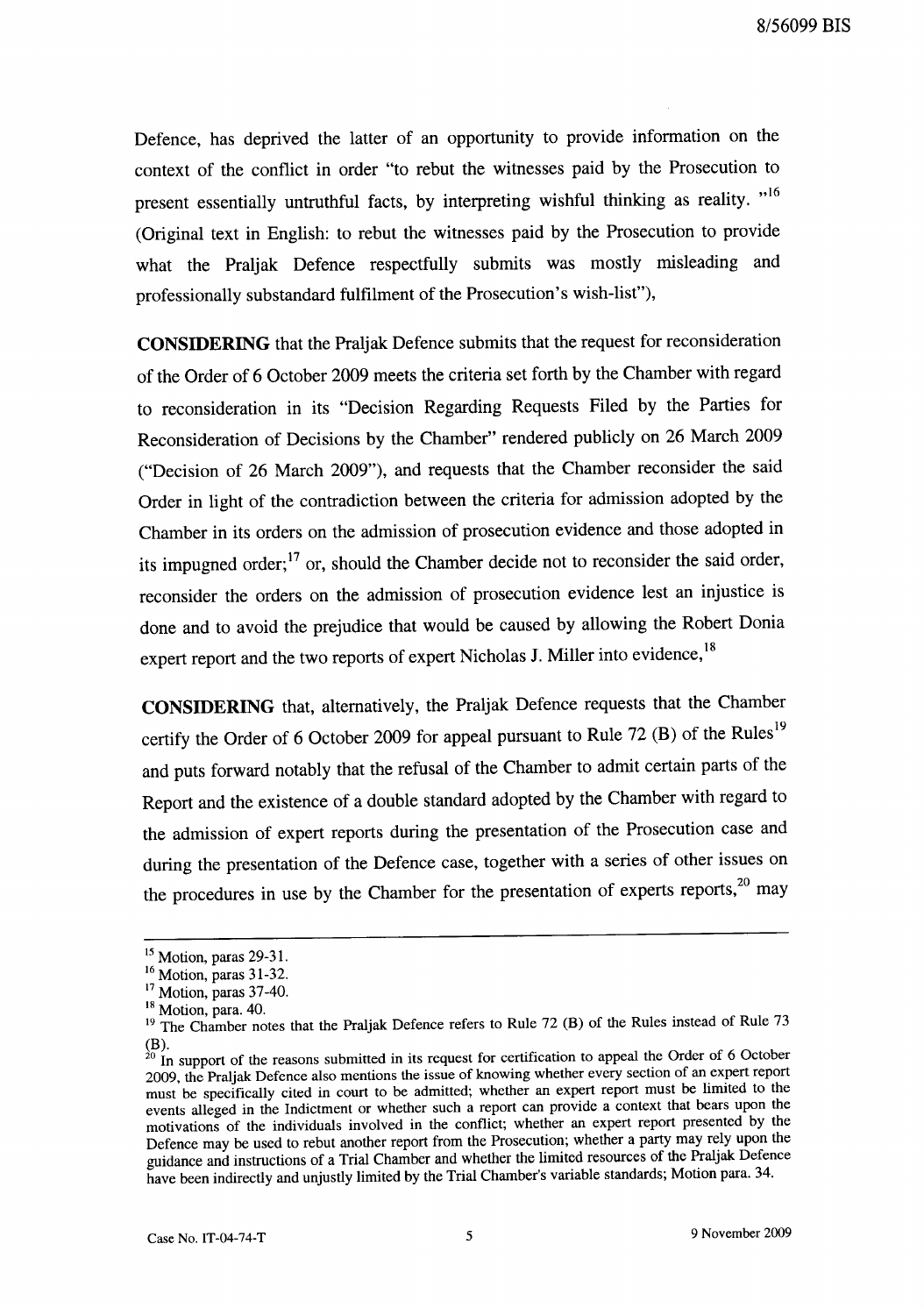infringe upon the right of the Accused Praljak to a fair and expeditious trial or affect the outcome; $^{21}$  that it submits moreover, relying notably on the dissenting opinion of Presiding Judge Jean-Claude Antonetti,<sup>22</sup> that the resolution of these issues and, in particular, a clarification on the standards applied with regard to the procedures for the admission of expert reports, could materially advance the proceedings by clarifying the principles relating to the admission of those types of documents,<sup>23</sup>

**CONSIDERING** that in the Response, the Prosecution takes no position on the Motion concerning the Report, $24$  but notes that the subject of the Motion for reconsideration of the Chamber's decision not to admit into evidence certain parts of the Report does not appear to meet the admissibility criteria for requests for reconsideration as set forth by the Chamber in its Decision of 26 March  $2009$ ;<sup>25</sup> that it also submits that the Chamber had explicitly invited the Praljak Defence to focus on those parts of the Report that were to a certain degree relevant to the Indictment,<sup>26</sup>

**CONSIDERING** that alternatively, the Prosecution formulates an objection to the Praljak Defence's request for certification to appeal on the ground that a party may only formulate a request for certification to appeal a decision rendered by a Trial Chamber in exceptional circumstances, and that this type of request does not constitute a right and must meet the criteria set forth in Rule 73 (B) of the Rules;<sup>27</sup> that the Prosecution recalls moreover that the Appeals Chamber found that a Trial Chamber may decide on the relevance, probative value and authenticity of a document during the trial and may consequently rule on its admissibility; that it also considers that an Accused cannot claim a violation of his right to a fair trial and request certification to appeal a decision solely on the ground that a minority judge drew up a dissenting opinion on a decision taken by the majority who did not find it unreasonable and erroneous; $^{28}$  that the fair and expeditious conduct of the proceedings or the outcome of the trial are not endangered by the refusal of the Chamber to admit into evidence certain parts of the Report, as identified in the Motion and that the

 $21$  Motion, paras 34 and 35.

<sup>&</sup>lt;sup>22</sup> The dissenting opinion of the Presiding Judge of the Trial Chamber on the "Order on Admission of Evidence Regarding Expert Witness Josip Jurcevic" of 6 October 2006, rendered publicly on 7 October 2009.

 $23$  Motion, para. 35.

 $24$  Response, para. 3.

 $25$  Response, para. 3; Decision of 26 March 2009.

<sup>26</sup> Response, para. 3.

<sup>&</sup>lt;sup>27</sup> Response, paras 6-8.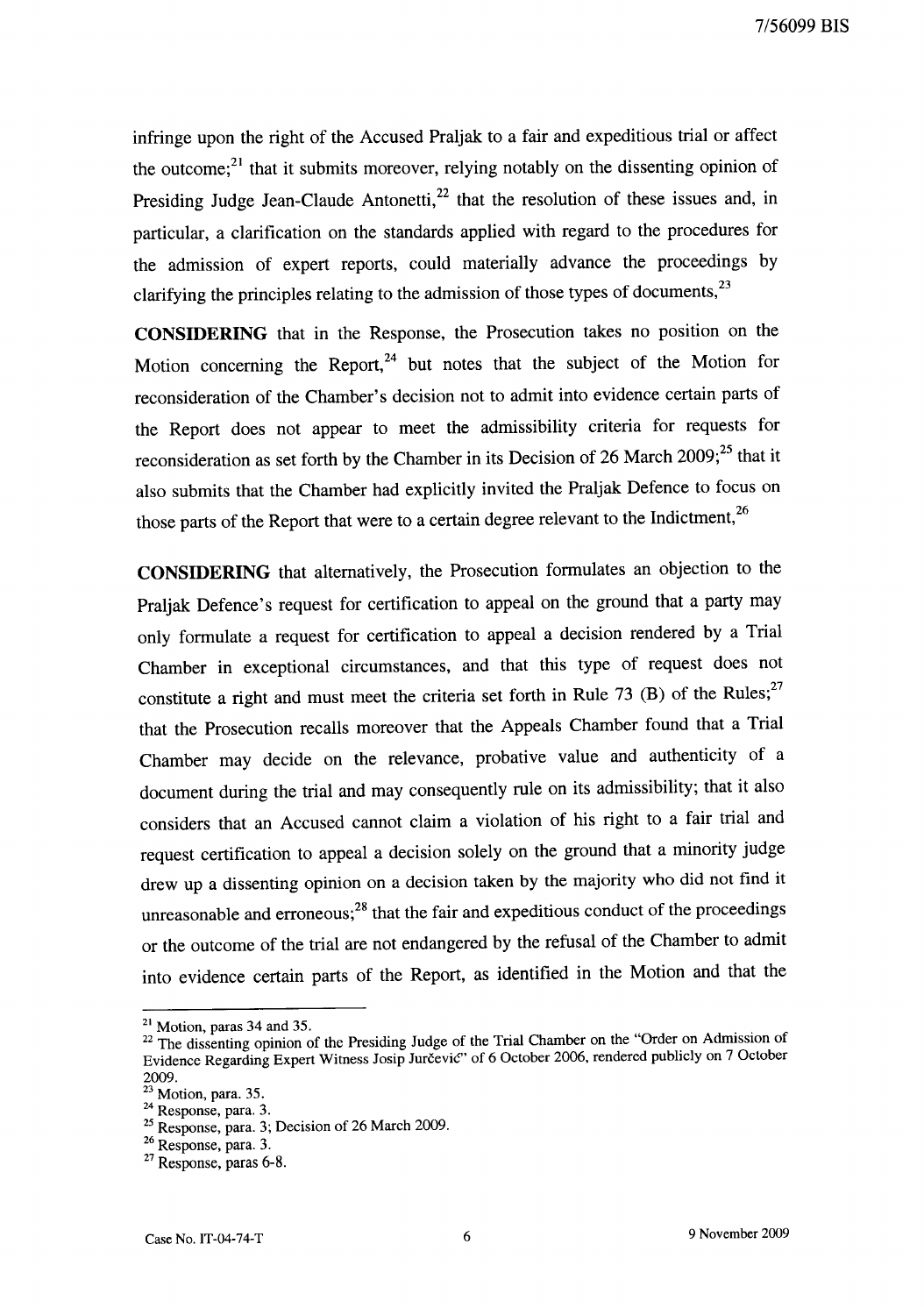immediate resolution of this issue by the Appeals Chamber would not materially advance the proceedings.<sup>29</sup>

**CONSIDERING** that a Trial Chamber has the inherent power to reconsider its own decisions and that it may allow a request for reconsideration if the requesting party demonstrates to the Chamber that the impugned decision contains a clear error of reasoning or that particular circumstances, which can be new facts or arguments,  $30$ justify its reconsideration in order to avoid injustice,  $31$ 

**CONSIDERING** that the Chamber recalls the Decision of 26 March 2009, in which, in order to guarantee the proper administration of the trial, it clarifies the requirements with which requests for reconsideration must comply,

**CONSIDERING** as a preliminary matter that having examined the Report in the light of the observations made by the Praljak Defence, the Chamber notes that a mistake has slipped into the Order of 6 October 2009, in which there is no mention of the title page, the table of contents and the introductory remarks of the Report; that it is appropriate consequently, and in the interests of justice, to rectify this omission and subsequently amend page 7 of the Order of 6 October 2009 and to word the reasons with regard to the partial admission of exhibit 3D 03720 as follows:

"Admitted with regard to the title page, the table of contents and the introductory remarks, chapter 4 of part I, part 11 and chapters 1-6 of part Ill. Not admitted by a majority with regard to chapters 1 to 3 of part I and chapters 7 and 8 of part **Ill.**  (Reason: the Praljak Defence did not present the contents of these chapters to Witness Josip Jurčević and did not establish sufficient relevance between these parts and the chapters of the Expert Report and the Indictment)"

**CONSIDERING,** firstly, with regard to the section of the Motion for reconsideration of the decision not to admit certain parts of the Report, that the Chamber recalls as a

<sup>28</sup> Response, paras 9 and 10.

<sup>29</sup> Response, para. 11.

*<sup>30</sup> The Prosecutor* v. *Stanislav Galic,* Case No. IT-98-29-A, "Decision on Defence's Request for Reconsideration", 16 July 2004, pp. 3 and 4 citing *The Prosecutor* v. *Laurent Semanza,* Case No. ICTR-97-20-T, Trial Chamber Ill, "Decision on Defence Motion to Reconsider Decision Denying Leave to Call Rejoinder Witnesses", 9 May 2002, para. 8.

<sup>31</sup>*The Prosecutor* v. *Stanislav Galic,* Case No. IT-98-29-A, "Decision on Defence's Request for Reconsideration", 16 July 2004, pp. 3 and 4 citing *The Prosecutor* v. *Zdravko Mucic et al.,* Case No. IT-96-21A *his,* "Judgement on Sentence Appeal", 8 April 2003, para. 49; *The Prosecutor* v. *Popovic et al.,* Case No. IT-05-88-T, "Decision on Defence Motion for Certification to Appeal Decision Admitting Written Evidence Pursuant to Rule 92 *his",* 19 October 2006, p. 4.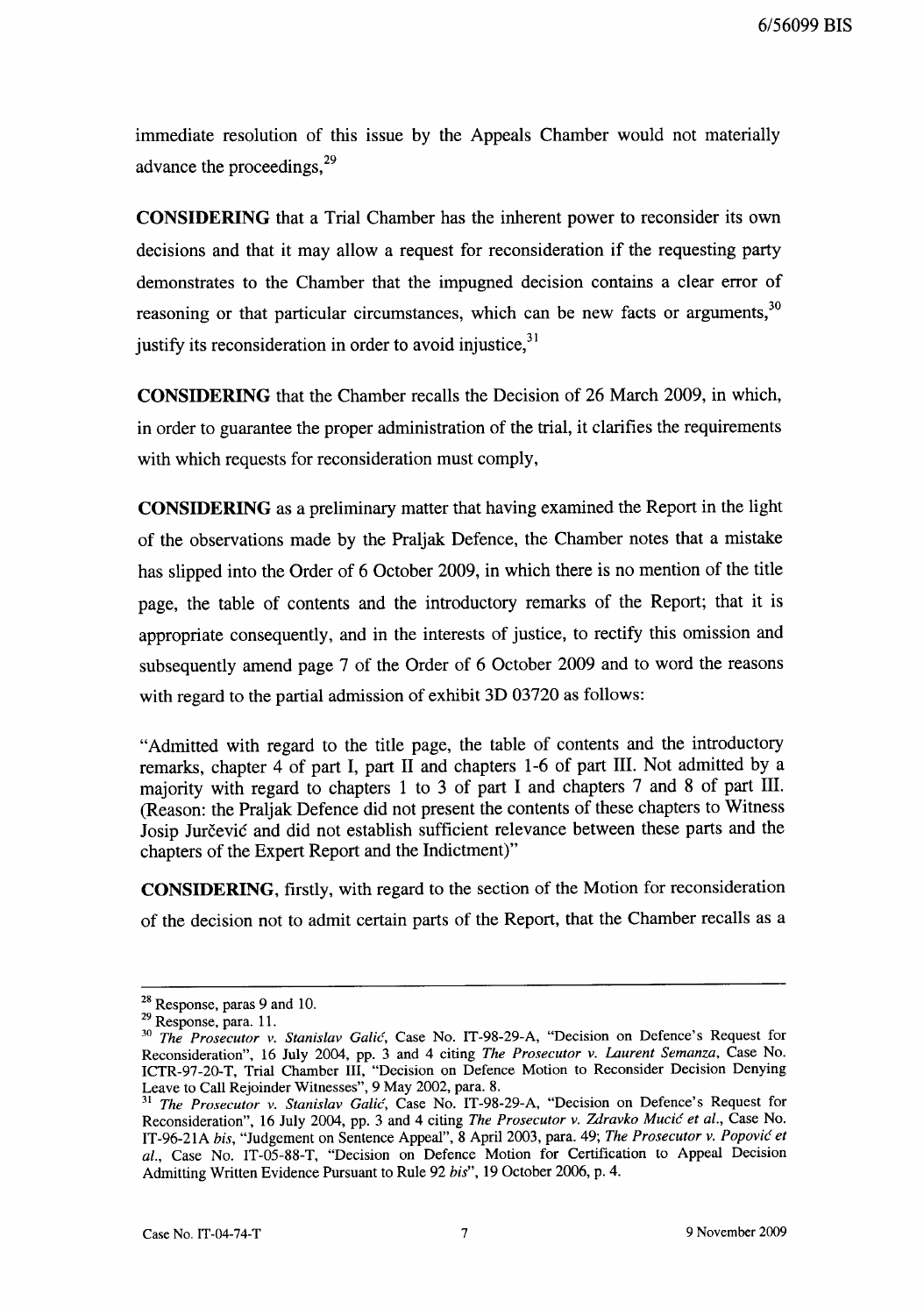preliminary matter that, contrary to the allegations made by the Praljak Defence, $32$  the authenticity of the Report was not questioned by the Chamber in its Order of 6 October 2009 and notes, in this respect, that the authenticity of the Report does not constitute a ground for the inadmissibility of certain parts of the said Report in the impugned Order,

**CONSIDERING** that the Chamber recalls that one of the reasons for not admitting certain parts of the Report relates to the fact that those parts of the Report of the witness, authorised to testify in his capacity as an expert historian on issues relating to the political and social context of the Republic of Bosnia and Herzegovina between 1990 and 1995 and on political relations and humanitarian and logistical cooperation between the Republic of Croatia and Bosnia and Herzegovina between 1991 and 1995,<sup>33</sup> bore no relevance to the allegations made in the Indictment, such as the chapters on the history of Bosnia and Herzegovina from antiquity to 1989 (chapters 1 to 3 of part I), the chapter on the extraterritorial education system of the Republic of Croatia in Bosnia and Herzegovina between 1992 and 1994 (chapter 7 of part Ill) and the chapter on the cooperation between the Republic of Croatia and the Republic of Bosnia and Herzegovina in the fields of culture and sport (chapter 8 of part Ill),

**CONSIDERING** moreover that the Praljak Defence had been explicitly informed by way of the Order of 22 April 2009 that several parts of the Report, corresponding to approximately 43 pages, related to events which allegedly took place outside the scope of the Indictment; that in the interests of judicial economy the Chamber had furthermore requested that it focus on the parts of the Report relevant to the time frame of the Indictment; that the Praljak Defence therefore clearly knew that the issue of their relevance would arise with regard to those parts; that the Praljak Defence nevertheless did not take issue with the Order of 22 April 2009 or attempt in court to demonstrate the existence of any form of link or relevance between these parts of the Report and the Indictment; that this is all the more true given that the Praljak Defence never raised the issue in court nor put a single question concerning the disputed parts of the Report to the witness during his appearance in court which might and could have served to demonstrate to the Chamber that these parts actually had a certain relevance; that, in this respect, it is appropriate to remind the Praljak Defence that, in

<sup>&</sup>lt;sup>32</sup> Motion, paras 22 and 25.

<sup>33</sup> Order of 22 April 2009, p. 3.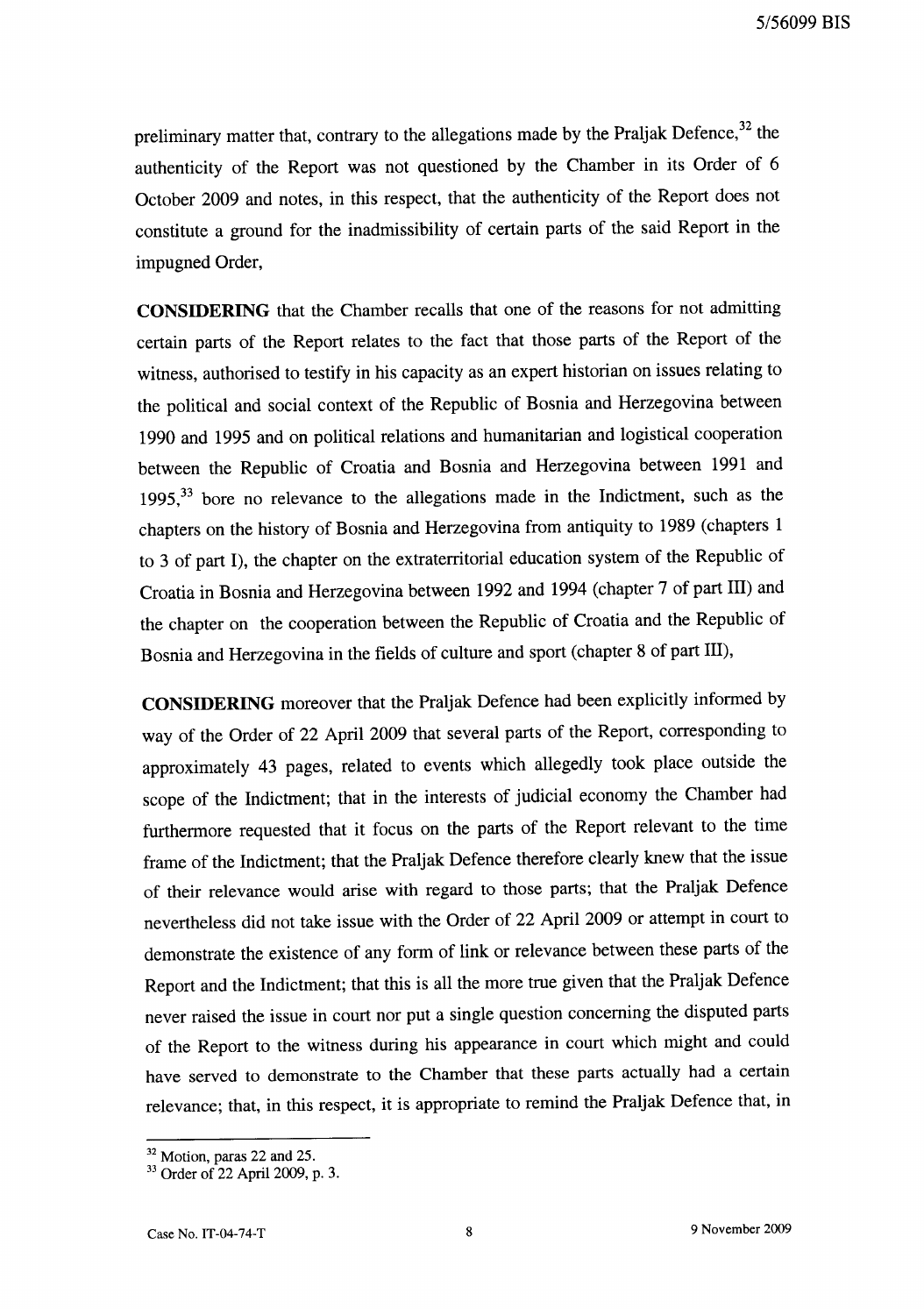accordance with the "Revised Version of the Decision Adopting Guidelines on Conduct of Trial Proceedings", rendered publicly by the Chamber on 28 April 2006, "when an expert witness produces a report, that report may be admitted into evidence, subject to the requirements of relevance and probative value."

**CONSIDERING,** moreover, that with regard to the arguments of the Praljak Defence concerning the reports of expert witnesses Robert Donia and Nicholas J. Miller admitted by the Chamber on 15 May 2006 and 1 November 2007 respectively, $34$  the Chamber recalls that during the appearance in court of expert witness Robert Donia on 10 and 11 May 2007, the Prosecution put to the witness extracts from each chapter of the report in order to establish their relevance to the Indictment; <sup>35</sup> that it notes furthermore that the greater part of the said report related to events which took place in Bosnia and Herzegovina between 1990 and 1992, with the exception of 5 pages dedicated to events prior to 1990, but that the Prosecution nevertheless put in part to the witness;<sup>36</sup> that the Chamber notes secondly that with regard to the two reports of expert witness Nicholas J. Miller, the first entitled "Characteristics and patterns of the Balkan conflict as widely-known and report by the latter part of 1992", on events that occurred between 1991 and 1992, and the second entitled "The persistence of Herzeg-Bosnia after the Washington Agreement and Dayton", the Prosecution also endeavoured to put extracts of these two reports to the witness during its examinationin-chief of the witness on 24 September 2007 and during its re-examination on 26 September 2007 in order to establish their relevance to the Indictment,<sup>37</sup>

**CONSIDERING** that the Chamber considers that the Praljak Defence has not therefore shown that the Chamber committed a discernible error in its reasoning which would require the reconsideration of the Order of 6 October 2009; that the Chamber concludes that the Praljak Defence, by way of the Motion, is simply challenging the Chamber's decision in the Order of 6 October 2009 and that

*<sup>34</sup> See* the oral decision on the admission of the report of expert Donia, hearing of 15 May 2006, T (F) p. 2004 and "Order to Admit Evidence regarding Witness Nicholas J. Miller", public, 1 November

<sup>2007.</sup> The report of expert witness Robert Donia bears the classification mark P 09536 and the reports of expert witness Nicholas J. Miller bear the classification marks P 10239 (first report) and P 10240  $\frac{1}{35}$  (second report).

 $\frac{3}{5}$  Hearing of 10 May 2009, T (F) pp. 1736 to 1739 and 1743. *See*, amongst others, the presentation of excerpts of chapters on the Banovina of Croatia, the SDS, the HDZ BH, the HZ H-B, the Cutiliero Plan and the HVO, hearing of 10 May 2009 T (F) pp. 1759,1783, 1785, 1820, 1825 and 1828, respectively,. 36 Hearing of 10 May 2007, T (F) pp. 1743-1759.

<sup>&</sup>lt;sup>37</sup> See notably for the presentation of the second report, hearing of 24 September 2007, T (F) pp. 22617 and 22646 and hearing of 26 September 2007, T (F) pp. 22800-22803.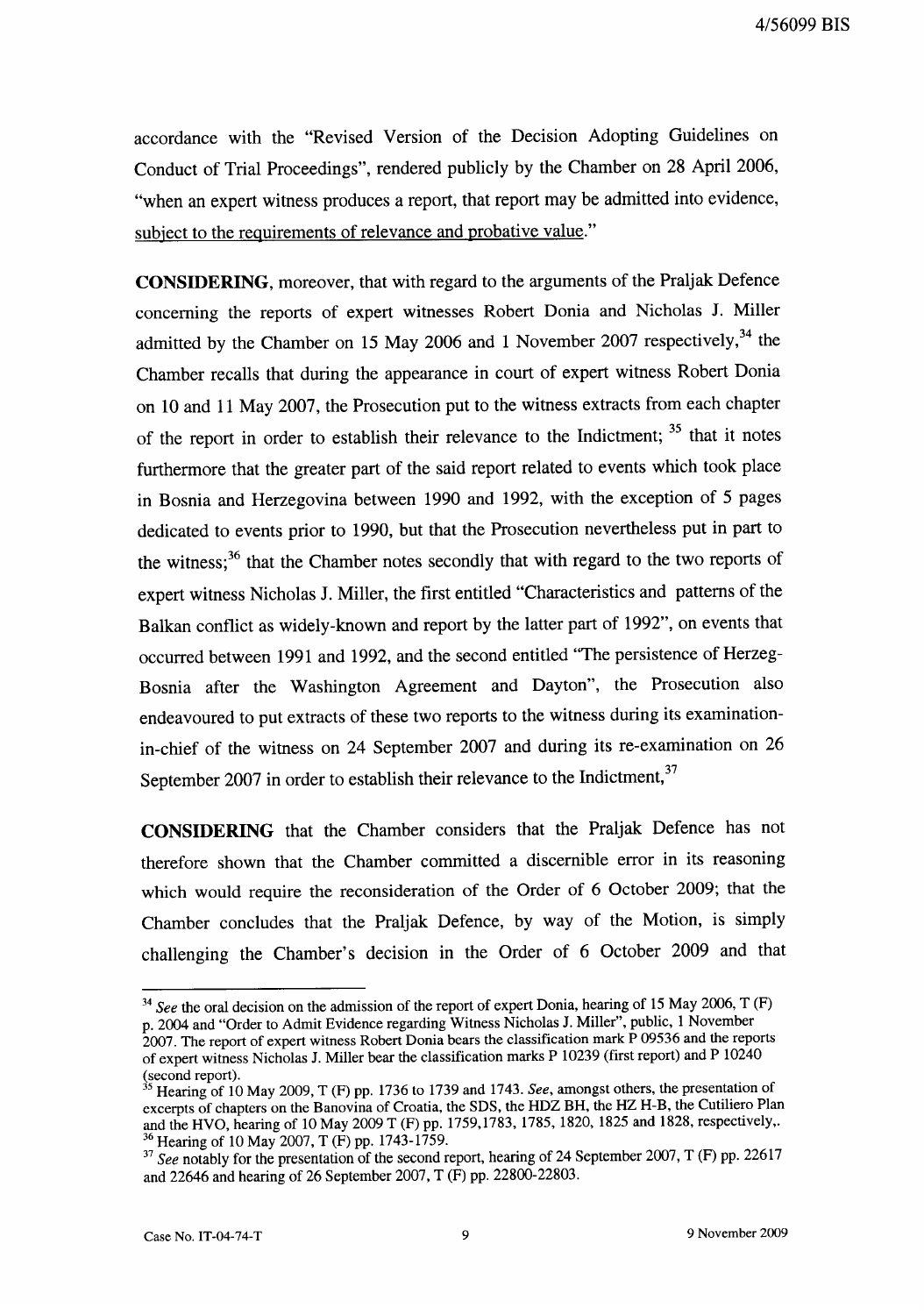consequently it is appropriate to dismiss the Motion with regard to the request for reconsideration of the non-admission of certain parts of the Report,

**CONSIDERING** that pursuant to Rule 73 (B) of the Rules "Decisions on all motions are without interlocutory appeal save with certification by the Trial Chamber, which may grant such certification if the decision involves an issue that would significantly affect the fair and expeditious conduct of the proceedings or the outcome of the trial, and that an immediate resolution by the Appeals Chamber may materially advance the proceedings";

**CONSIDERING,** therefore, that certification to appeal is a matter for the discretion of the Chamber which must, in any event, make a preliminary assessment that the two cumulative requirements set forth in Rule 73 (B) of the Rules have been met in the case in point,  $38$ 

**CONSIDERING** as a preliminary matter that the Chamber notes that the Praljak Defence bases its request for certification to appeal the Order of 6 October 2009 on Rule 73 (B) of the Rules<sup>39</sup>, and finds that, in all likelihood, the Praljak Defence has erred and recalls, nevertheless, in this respect, that Rule 73 (B) of the Rules and not Rule 72 (B) governs the procedures with regard to the certification for interlocutory appeal of a decision rendered by a Trial Chamber,

**CONSIDERING** that the Chamber finds it necessary to draw attention again, in response to the doubts raised by the Praljak Defence as to the existence of a standard applied with regard to the admissibility of documents by the Chamber, $40$  to the Appeals Chamber's Decision of 12 January 2009 in which the latter recalled that, according to established Tribunal jurisprudence, a decision or a judgement rendered by majority has the same binding effect as those rendered unanimously, provided that the decision is not shown to be erroneous, and that a dissenting opinion attached to a decision or judgement rendered by the Chamber has no effect on the binding nature of

<sup>38</sup>*The Prosecutor v. Pavle Strugar,* Case No. IT-01-43-T, "Decision on Defence Motion for Certification" 17 June 2004, para. 2.

 $39$  Motion, paras 12, 33 and 41.

 $40$  Motion, para. 35.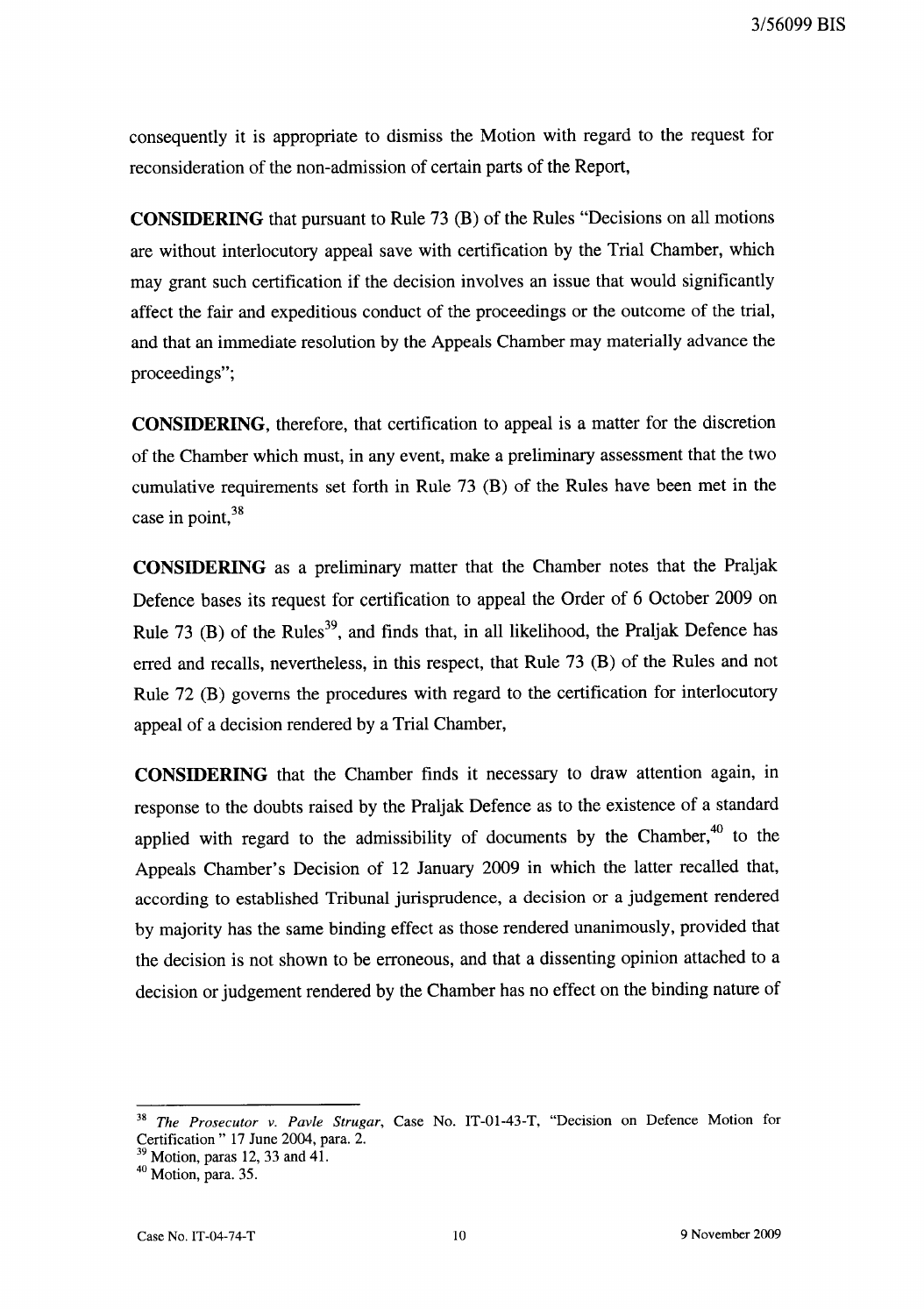that decision or judgement and may not constitute a reason for certification to appeal under Rule 73 $(B)$  of the Rules,  $41$ 

CONSIDERING that the Chamber is satisfied with the reasonableness of the Order of 6 October 2009 and that it considers that the Praljak Defence has not shown that the subject of the Motion, namely the decision not to admit into evidence certain parts of the Report on the ground that they bear no relevance to the allegations made in the Indictment, constitutes at this stage an issue that would significantly affect the fair and expeditious conduct of the proceedings or the outcome of the trial, and that the immediate resolution of this issue by the Appeals Chamber would materially advance the proceedings,

## FOR THE FOREGOING REASONS,

PURSUANT TO Rules 54, 73 (B) and 89 of the Rules of Procedure and Evidence,

ORDERS page 7 of the Order of 6 October 2009, with reference to exhibit 3D 03720,

to be worded as follows:

"Admitted with regard to the title page, the table of contents and the introductory remarks, chapter 4 of part I, part Il and chapters 1-6 of part Ill. Not admitted by a majority with regard to chapters 1 to 3 of part I and chapters 7 and 8 of part Ill. (Reason: the Praljak Defence did not present the contents of these chapters to Witness Josip Jurčević and did not establish sufficient relevance between these parts and the chapters of the Expert Report and the Indictment)"

DENIES the request for reconsideration of the Order of 6 October 2009 filed by the

Praljak Defence for the reasons set forth in this decision AND,

DENIES the request for certification to appeal the Order of 6 October 2009 filed by the Praljak Defence for the reasons set forth in this decision,

Done in English and in French, the French version being authoritative.

*Isignedl* 

Jean-Claude Antonetti Presiding Judge

<sup>&</sup>lt;sup>41</sup> "Decision on Jadranko Prlić's Consolidated Interlocutory Appeal against the Trial Chamber's Orders of 6 and 9 October on Admission of Evidence", public, 12 January 2009 ("Decision of 12 January 2009"), para. 27.